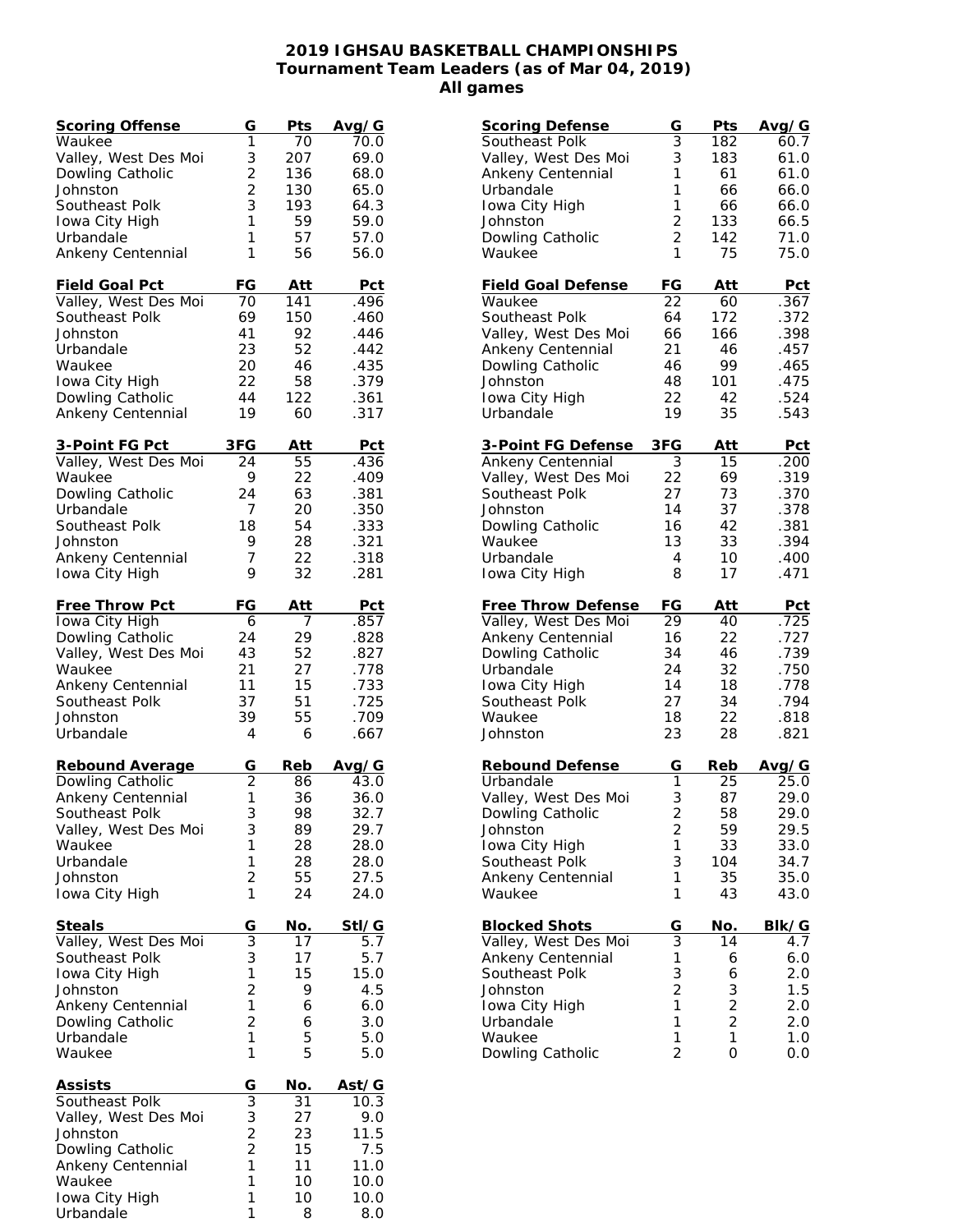## **2019 IGHSAU BASKETBALL CHAMPIONSHIPS Tournament Individual Leaders (as of Mar 04, 2019) All games**

| Points                                           | G              | Pts     | Pts/G |
|--------------------------------------------------|----------------|---------|-------|
| Young, Zoe-WDM-VALL                              | $\overline{3}$ | 90      | 30.0  |
| Clark, Caitlin-DOW-CATH                          | $\overline{c}$ | 73      | 36.5  |
| Larkins, Grace-SE-POLK                           | 3              | 56      | 18.7  |
| McGraw, Maggie-SE-POLK                           | 3              | 54      | 18.0  |
| Fuller, Shea-WDM-VALL                            | 3              | 46      | 15.3  |
| Nesheim, Regan-JOHNSTON                          | $\overline{2}$ | 40      | 20.0  |
| McDermott, Maya-JOHNSTO                          | $\overline{c}$ | 34      | 17.0  |
| Honnold, Alex-WDM-VALL                           | 3              | 32      | 10.7  |
| Dinnebier, Katie-WAUKEE                          | 1              | 31      | 31.0  |
| Stuart, Jessica-SE-POLK                          | 3              | 27      | 9.0   |
| Nkumu, Rose-IC-HIGH                              | 1              | 25      | 25.0  |
| Gaber, Grace-DOW-CATH                            | $\overline{2}$ | 23      | 11.5  |
| <u>FG Percentage</u>                             | FG             | Att     | Pct   |
| Dinnebier, Katie-WAUKEE                          | 10             | 14      | .714  |
| Nesheim, Regan-JOHNSTON                          | 13             | 19      | .684  |
| Gyamfi, Jada-U-DALE                              | 6              | 9       | .667  |
| Honnold, Alex-WDM-VALL                           | 12             | 20      | .600  |
| Young, Zoe-WDM-VALL                              | 33             | 59      | .559  |
| Chappell, Hayley-WDM-VALL                        | 5              | 9       | .556  |
| McGraw, Maggie-SE-POLK                           | 14             | 27      | .519  |
| Stuart, Jessica-SE-POLK                          | 9              | 18      | .500  |
| Nead, Kendall-JOHNSTON                           | 6              | 12      | .500  |
| Joens, Aubrey-IC-HIGH                            | 9              | 18      | .500  |
| McVey, Ella-DOW-CATH                             | 4              | 8       | .500  |
| Larkins, Grace-SE-POLK                           | 26             | 55      | .473  |
|                                                  |                |         |       |
|                                                  |                |         |       |
| 3-Point Percentage                               | 3FG            | Att     | Pct   |
| Cole, Mylea-U-DALE                               | $\overline{2}$ | 2       | 1.000 |
| Dinnebier, Katie-WAUKEE                          | 5              | 6       | .833  |
| Westlake, Andie-IC-HIGH                          | 2              | 3       | .667  |
| McVey, Ella-DOW-CATH                             | 4              | 7       | .571  |
| Burns, Meg-ANK-CENT                              | 4              | 7       | .571  |
| Stuart, Jessica-SE-POLK                          | 4              | 8       | .500  |
| Fuller, Shea-WDM-VALL                            | 9              | 18      | .500  |
| Chappell, Hayley-WDM-VALL                        | $\overline{c}$ | 4       | .500  |
| Nkumu, Rose-IC-HIGH                              | 5              | 11      | .455  |
| Young, Zoe-WDM-VALL                              | 7              | 16      | .438  |
| Sutten, Liza-SE-POLK                             | 5              | 12      | .417  |
| Gaber, Grace-DOW-CATH                            | 6              | 15      | .400  |
| Keahna-Harris, Alex-ANK-CE                       | 2              | 5       | .400  |
| Simplot, Meg-DOW-CATH                            | $\overline{c}$ | 5       | .400  |
|                                                  | FG             | Att     | Pct   |
| Free Throw Percent<br>Gossling, Anna-JOHNSTON    | 3              | 3       | 1.000 |
| Schon, Rachel-ANK-CENT                           | 6              | 6       | 1.000 |
| Pryor, DeeDee-U-DALE                             | 3              | 3       | 1.000 |
| Koethe, Jacey-DOW-CATH                           | 6              | 6       | 1.000 |
| Nkumu, Rose-IC-HIGH                              | 4              | 4       | 1.000 |
| Thompson, Macy-JOHNSTON                          | 6              | 6       | 1.000 |
| Toang, Nyajuok-DOW-CATH                          | 3              | 3       | 1.000 |
| Clark, Caitlin-DOW-CATH                          | 9              | 10      | .900  |
| Young, Zoe-WDM-VALL                              | 17             | 19      | .895  |
| McDermott, Maya-JOHNSTO                          | 8              | 9       | .889  |
| Dinnebier, Katie-WAUKEE<br>Fuller, Shea-WDM-VALL | 6<br>11        | 7<br>13 | .857  |

| <b>Scoring Average</b>                         | G                   | Pts            | Avg/G         |
|------------------------------------------------|---------------------|----------------|---------------|
| Clark, Caitlin-DOW-CATH                        | $\overline{2}$      | 73             | 36.5          |
| Dinnebier, Katie-WAUKEE                        | 1                   | 31             | 31.0          |
| Young, Zoe-WDM-VALL                            | 3                   | 90             | 30.0          |
| Nkumu, Rose-IC-HIGH                            | 1                   | 25             | 25.0          |
| Nesheim, Regan-JOHNSTON                        | $\overline{2}$      | 40             | 20.0          |
| Nieman, Jori-WAUKEE                            | 1                   | 20             | 20.0          |
| Joens, Aubrey-IC-HIGH                          | 1                   | 19             | 19.0          |
| Larkins, Grace-SE-POLK                         | 3                   | 56             | 18.7          |
| McGraw, Maggie-SE-POLK                         | 3                   | 54             | 18.0          |
| Sauer, Kenna-ANK-CENT                          | 1                   | 17             | 17.0          |
| McDermott, Maya-JOHNSTO                        | $\overline{2}$      | 34             | 17.0          |
| Pryor, DeeDee-U-DALE                           | 1                   | 16             | 16.0          |
| <b>Field Goal Attempts</b>                     | G                   | Att            | Att/G         |
| Clark, Caitlin-DOW-CATH                        | $\overline{2}$      | 72             | 36.0          |
| Young, Zoe-WDM-VALL                            | 3                   | 59             | 19.7          |
| Larkins, Grace-SE-POLK                         | 3                   | 55             | 18.3          |
| Fuller, Shea-WDM-VALL                          | 3                   | 31             | 10.3          |
| McGraw, Maggie-SE-POLK                         | 3                   | 27             | 9.0           |
| <b>Field Goals Made</b>                        | G                   | Made           | Made/G        |
| Young, Zoe-WDM-VALL                            | 3                   | 33             | 11.0          |
| Clark, Caitlin-DOW-CATH                        | $\overline{c}$      | 26             | 13.0          |
| Larkins, Grace-SE-POLK                         | 3                   | 26             | 8.7           |
| McGraw, Maggie-SE-POLK                         | 3                   | 14             | 4.7           |
| Fuller, Shea-WDM-VALL                          | 3                   | 13             | 4.3           |
| Nesheim, Regan-JOHNSTON                        | $\overline{2}$      | 13             | 6.5           |
|                                                |                     |                |               |
| 3-Point FG Attempts<br>Clark, Caitlin-DOW-CATH | G<br>$\overline{2}$ | Att<br>36      | Att/G<br>18.0 |
| Fuller, Shea-WDM-VALL                          | 3                   | 18             | 6.0           |
| Plummer, Grace-WDM-VALL                        |                     | 16             | 5.3           |
| Young, Zoe-WDM-VALL                            | 3<br>3              | 16             | 5.3           |
| Gaber, Grace-DOW-CATH                          | $\overline{2}$      | 15             | 7.5           |
|                                                |                     |                |               |
| 3-Point FG Made                                | G                   |                | Made Made/G   |
| Clark, Caitlin-DOW-CATH                        | $\overline{2}$      | 12             | 6.0           |
| Fuller, Shea-WDM-VALL                          | 3                   | 9              | 3.0           |
| Young, Zoe-WDM-VALL                            | 3                   | $\overline{7}$ | 2.3           |
| Plummer, Grace-WDM-VALL                        | 3                   | 6              | 2.0           |
| Gaber, Grace-DOW-CATH                          | $\overline{2}$      | 6              | 3.0           |
|                                                |                     |                |               |
| Free Throw Attempts                            | G                   | Att            | Att⁄G         |
| McGraw, Maggie-SE-POLK                         | 3                   | 28             | З<br>9.       |
| Nesheim, Regan-JOHNSTON                        | $\overline{a}$      | 24             | 12.0          |
| Young, Zoe-WDM-VALL                            | 3                   | 19             | 6.3           |
| Nieman, Jori-WAUKEE<br>Fuller, Shea-WDM-VALL   | 1<br>3              | 18<br>13       | 18.0<br>4.3   |
|                                                |                     |                |               |
| Free Throws Made                               | G                   | Made           | Made/G        |
| McGraw, Maggie-SE-POLK                         | 3                   | 23             |               |
| Young, Zoe-WDM-VALL                            | 3                   | 17             | 5.7           |
| Nesheim, Regan-JOHNSTON                        | $\overline{c}$      | 14             | 7.0           |
| Nieman, Jori-WAUKEE                            | 1                   | 13             | 13.0          |
| Fuller, Shea-WDM-VALL                          | 3                   | 11             | 3.7           |